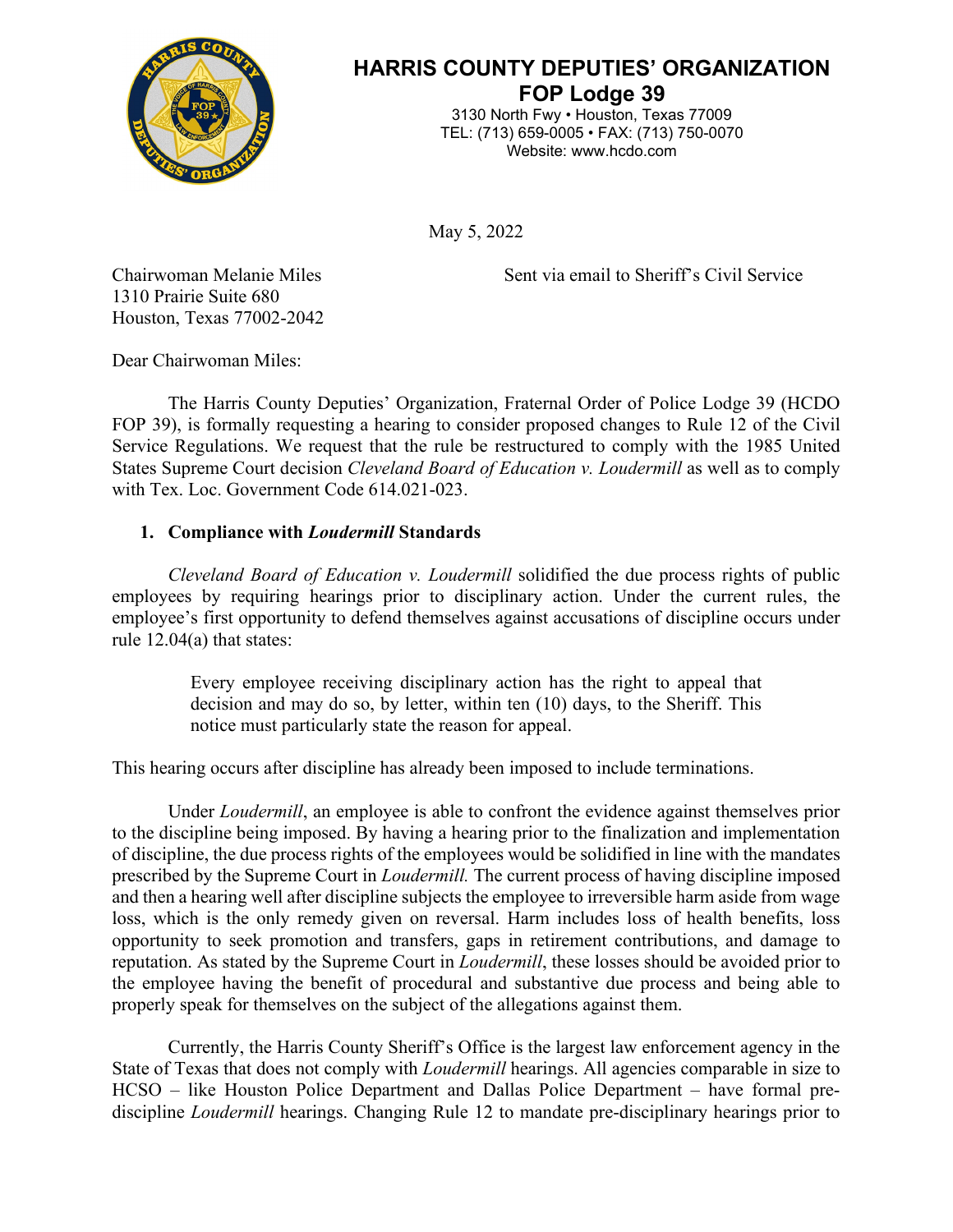the final decision on discipline would put HCSO in line with other State agencies and with Constitutional mandates. In addition, it is anticipated by having robust due process pre-discipline would reduce the number of needed civil service hearings.

HCDO FOP 39 proposes that Rule 12 be changed to read as follows with the additional language in red and the language to be removed in the current rule crossed out:

### 12.04 EMPLOYEE RIGHT OF APPEAL OF DISCIPLINARY ACTION:

(a) Every employee receiving subject to disciplinary action shall be notified by letter of the disciplinary action they are subject to. The employee may request a formal hearing to defend or dispute the proposed discipline prior to discipline being actually imposed. The employee must send the request has the right to appeal that decision and may do so, by letter, within ten (10) days, to the Sheriff. This notice must particularly state the reason for appeal. If an employee fails to request a formal hearing within the ten (10) days, then the Sheriff may then make the final decision of discipline, if any, under rule 12.04(d). The employee still retains their right to appeal to Civil Service under rule 12.04(e). In cases where the Sheriff believes an employee poses a credible and valid danger to the public, inmates, or other employees, an employee may be placed on a paid administrative relief prior to any hearings on proposed disciplinary action being conducted without being in violation of these rules.

(b) Upon receipt of that a written request for hearing prior to discipline notice of appeal, the Sheriff (or designee to whom the employee does not object) has thirty (30) days to conduct any further investigation and or hold any hearing relative to the appeal request. The Sheriff must provide to the employee or the employee's representative at least ten (10) days prior to the hearing date the entire investigative file and all evidence being used to justify and impose the proposed disciplinary action, the list of persons who will attend the hearing on behalf of the Sheriff's Office, and a list of all persons contacted by the Sheriff's Office in investigating the discipline. and to make a decision which shall be provided in writing to the employee.

(c) The employee may appear personally, produce evidence, call witnesses, or have counsel/union representation when a pre-disciplinary hearing before the Sheriff is held. The time limit for a hearing shall be 45 minutes for a non-termination and 60 minutes for a reduction in rank or a termination. Time may be extended upon agreement. The hearing shall be recorded unless waived by the parties. The Sheriff or the named Sheriff's designee may ask questions of the employee (only if the employee consents to making statements at the hearing) and of any witnesses. The Sheriff or the named Sheriff's designee may be advised by appropriate counsel, however, that counsel may not ask questions, make statements, or cross-examine the employee or the witnesses.

(d) After a pre-disciplinary hearing, the Sheriff shall make the final decision on discipline pursuant to just cause standards and notify the employee in writing within seven (7) days of when the hearing was held. may modify his original decision if he finds that the charges are not supported by the facts. The Sheriff and employee are required to seek a good faith resolution regarding the terms and conditions of any proposed disciplinary action prior to a final decision by the Sheriff.

(e) Upon receipt of written notice of the Sheriff's final decision, the employee has ten (10) days to file a written notice of appeal to the Civil Service Commission.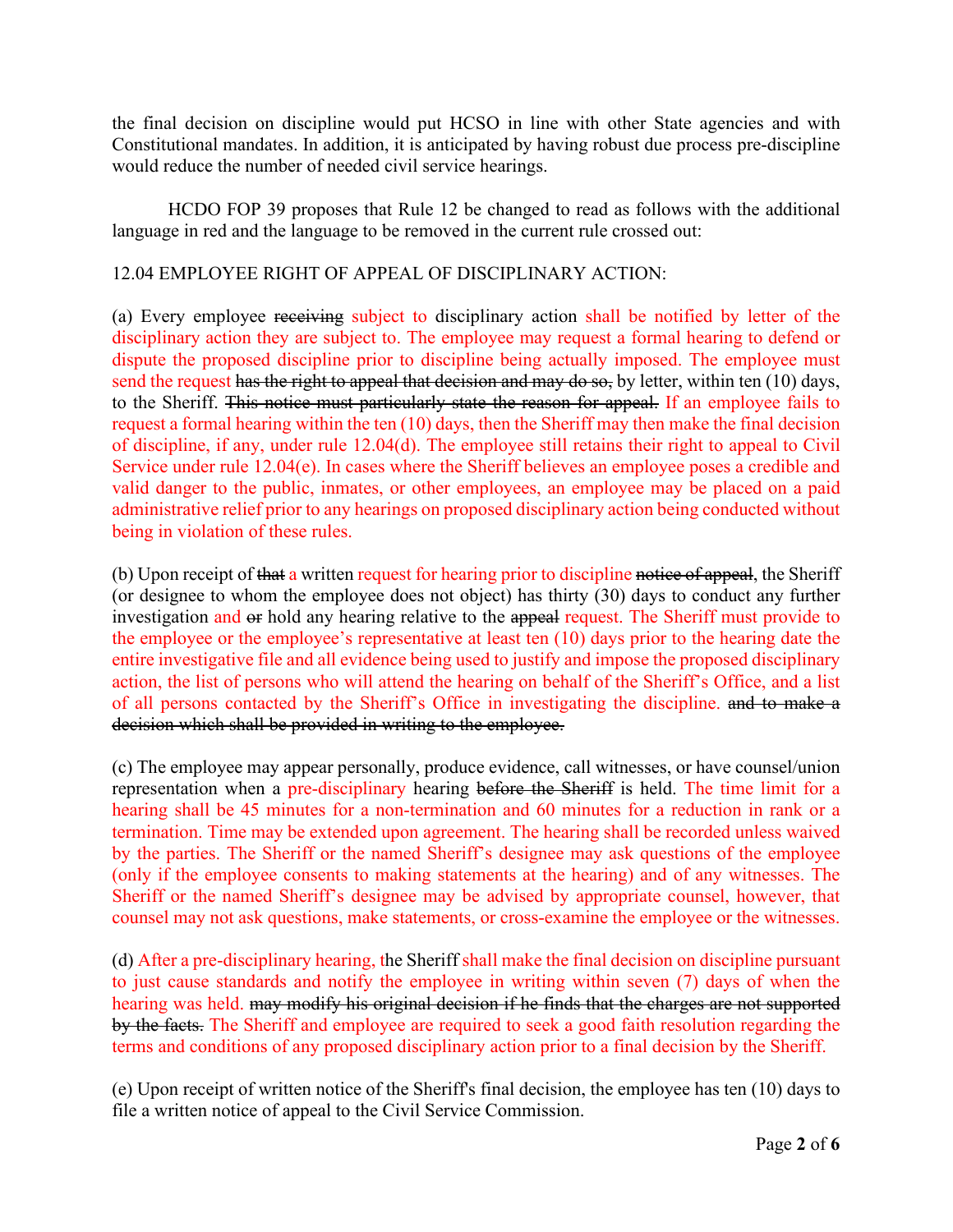This proposed rule change would not be overly burdensome to the administration and would help to protect employees prior to irreversible loss, such as loss of health insurance benefits, retirement contributions, and other county benefits, in the case of terminations and long suspensions.

#### **2. Compliance with Tex. Loc. Gov't Code 614**

Tex. Loc. Gov't Code 614 gives certain rights legislatively to peace officers and jailers. We are requesting that these rights be specifically codified into Civil Service regulations in order to protect the rights of Sheriff's Office employees and to ensure that a policy change within the Sheriff's Office does not lead to irreversible harm to an employee as well as a protracted legal battle. Tex. Loc. Gov't Code 614.021-023 states:

> COMPLAINT AGAINST LAW ENFORCEMENT OFFICER OR FIRE FIGHTER

> Sec. 614.021. APPLICABILITY OF SUBCHAPTER. (a) Except as provided by Subsection (b), this subchapter applies only to a complaint against:

> (1) a law enforcement officer of the State of Texas, including an officer of the Department of Public Safety or of the Texas Alcoholic Beverage Commission;

> (2) a fire fighter who is employed by this state or a political subdivision of this state;

> (3) a peace officer under Article 2.12, Code of Criminal Procedure, or other law who is appointed or employed by a political subdivision of this state; or

> (4) a detention officer or county jailer who is appointed or employed by a political subdivision of this state.

> (b) This subchapter does not apply to a peace officer or fire fighter appointed or employed by a political subdivision that is covered by a meet and confer or collective bargaining agreement under Chapter 143 or 174, Local Government Code, if that agreement includes provisions relating to the investigation of, and disciplinary action resulting from, a complaint against a peace officer or fire fighter, as applicable.

Added by Acts 1993, 73rd Leg., ch. 268, Sec. 1, eff. Sept. 1, 1993.

Amended by:

Acts 2005, 79th Leg., Ch. 507 (H.B. 639), Sec. 1, eff. September 1, 2005.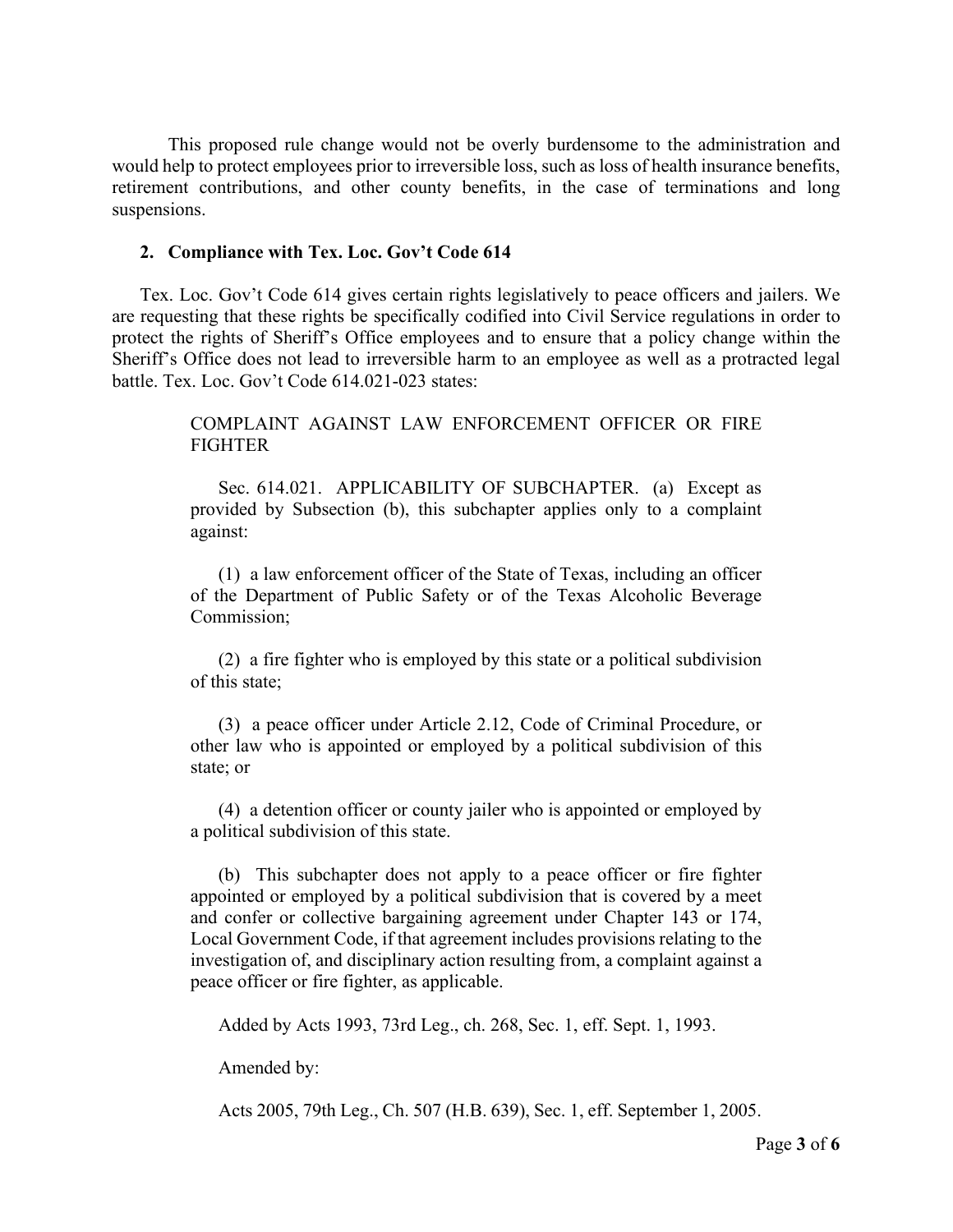Sec. 614.022. COMPLAINT TO BE IN WRITING AND SIGNED BY COMPLAINANT. To be considered by the head of a state agency or by the head of a fire department or local law enforcement agency, the complaint must be:

(1) in writing; and

(2) signed by the person making the complaint.

Added by Acts 1993, 73rd Leg., ch. 268, Sec. 1, eff. Sept. 1, 1993.

Amended by:

Acts 2005, 79th Leg., Ch. 507 (H.B. 639), Sec. 1, eff. September 1, 2005.

Sec. 614.023. COPY OF COMPLAINT TO BE GIVEN TO OFFICER OR EMPLOYEE. (a) A copy of a signed complaint against a law enforcement officer of this state or a fire fighter, detention officer, county jailer, or peace officer appointed or employed by a political subdivision of this state shall be given to the officer or employee within a reasonable time after the complaint is filed.

(b) Disciplinary action may not be taken against the officer or employee unless a copy of the signed complaint is given to the officer or employee.

(c) In addition to the requirement of Subsection (b), the officer or employee may not be indefinitely suspended or terminated from employment based on the subject matter of the complaint unless:

(1) the complaint is investigated; and

(2) there is evidence to prove the allegation of misconduct.

These provisions make it clear that Sheriff's Office employees have a clear right to have a copy of the complaint against them that is sworn to by the person making the complaint against the employee, that the complaint be investigated, and discipline cannot occur without proof of the allegations against the employee. Currently, there is no provision in the Civil Service regulations to address the compliance with this law.

HCDO FOP 39 respectively requests these additions to the Harris County Sheriff's Civil Service Regulations:

Rule 2; Definitions: (numbering to be determined by Civil Service)

2.XX. Complaint – A written allegation of misconduct signed by the person making the complaint against the employee. A representative of the Sheriff may be the complainant on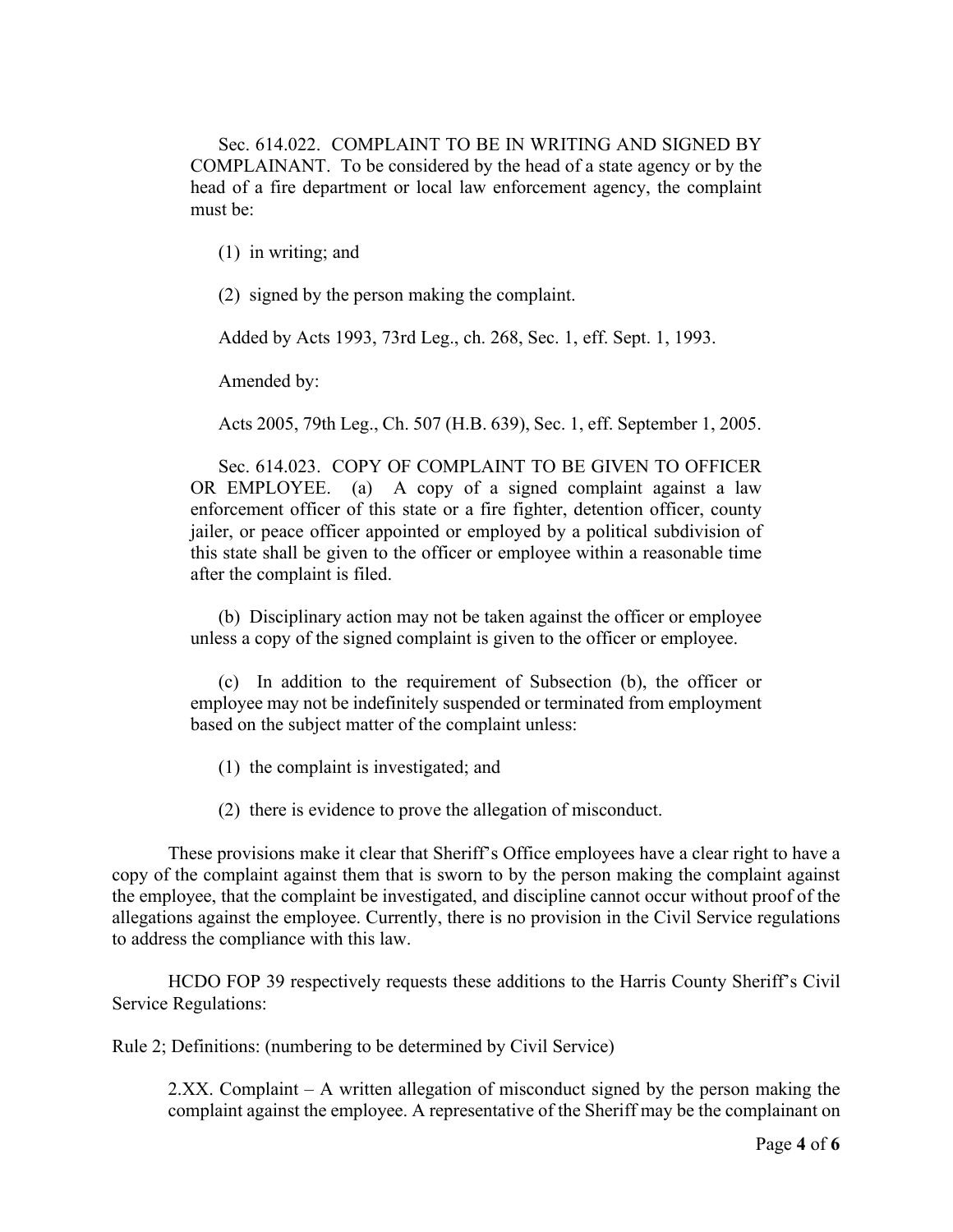behalf of the Harris County Sheriff only when no other person generated the complaint to be investigated to include a person within the Sheriff's Office that generated the complaint against the employee. The complaint must contain sufficient information to give the employee notice of the allegations against them, to include all relevant dates and all policy violations that are being investigated by the Department.

Rule 12; Discipline: (numbering to be determined by Civil Service)

#### 12. XX. **COMPLAINTS AGAINST AN EMPLOYEE:**

- a. An employee subject to disciplinary action must be given a complete copy of the complaint against them within a reasonable time of the complaint being filed with the Harris County Sheriff's Office. A complete copy includes all allegations against an employee to include any allegations that the investigator believes to be false and all policy violations being investigated. An employee may only be interviewed and questioned regarding information provided in the complaint and the policies disclosed in the complaint. During any interview in an administrative investigation, the employee shall have the right to contact counsel or a union representative at any point during the interview on their own devise in a secure environment. Time shall be deemed as reasonable if the employee is not unduly burdened by any delay by the department due to the loss of any ability to properly defend themselves due to delay. The complaint given to the employee must be signed only by the person lodging the complaint. Only a complaint signed by the complainant may be considered for investigation. The complainant may be the Harris County Sheriff's Office only when no person generated the complaint for investigation to include any person within the Sheriff's Office that filed the complaint against the employee to be investigated. The person submitting the complaint against the employee cannot be the investigator of the complaint against the employee.
- b. **Statements:** Once a complaint is given to the employee, the employee may be ordered to make a statement regarding the complaint at that time or the Sheriff's Office may elect to have the employee submit a statement at a later date. The employee shall have at least 48 hours in which to write a statement regarding the complaint once ordered to do so. An employee may confer with an attorney or union representative regarding the writing of the statement without being in violation of any do not discuss order. An attorney or union representative cannot be connected or associated with the investigation or the generation of the complaint against the employee.
	- 1. An employee may elect to not take their 48 hours to make a statement but must be given warnings by the investigator of their right to take their 48 hours. If an employee waives their right to take 48 hours to make a statement, the statement must still contain the constitutional warnings regarding the statement not being a voluntary statement (warnings consistent with *Garrity v New Jersey)*.
	- 2. A voluntary statement can only be sought when an employee is not the target of an investigation. No employee may be coerced by the Sheriff's Office into making a voluntary statement against interests through deceitful means. No employee can be ordered into making a voluntary statement. When an employee is asked to make a voluntary statement to a Sheriff's Office investigator, the employee must be warned: